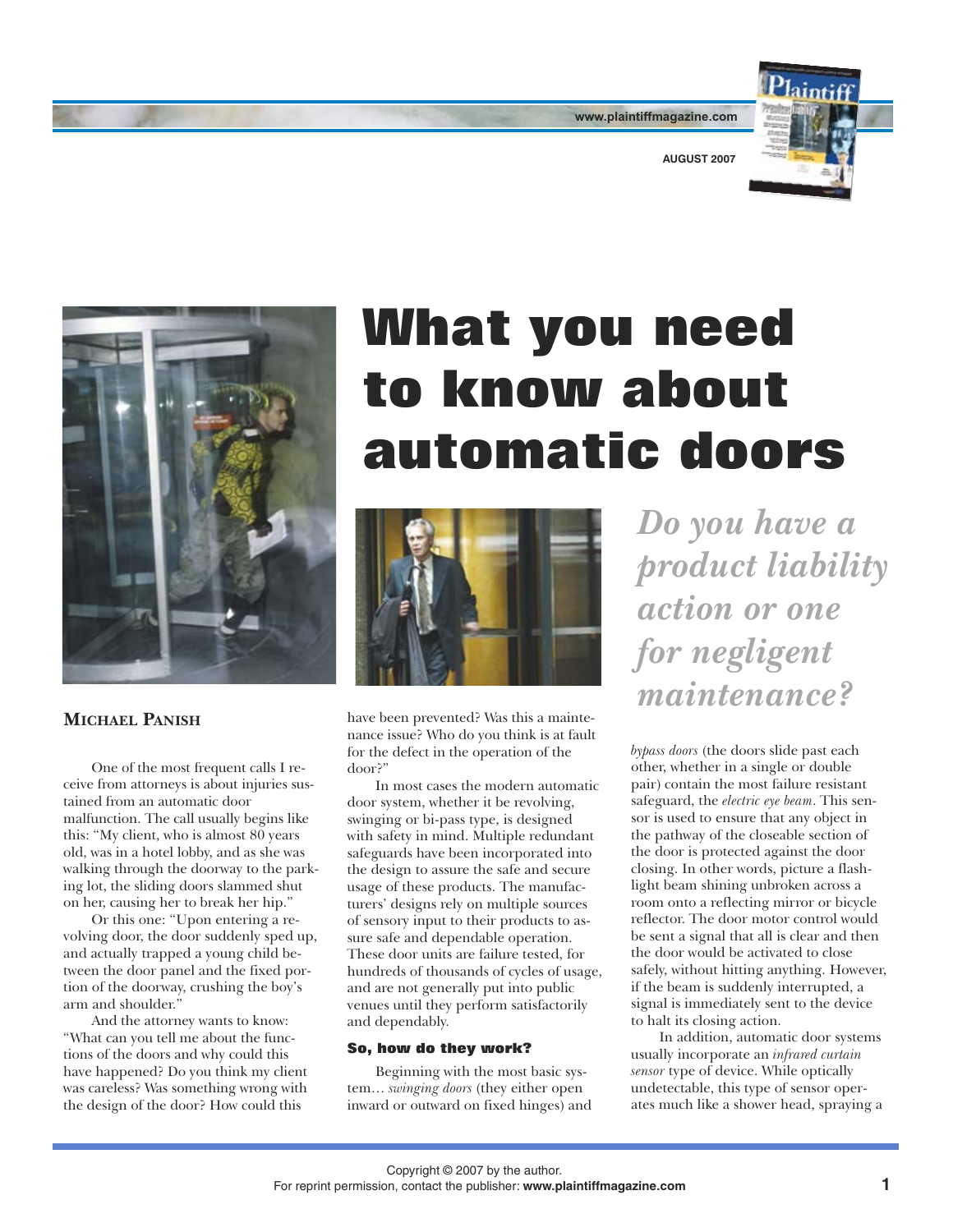**[www.plaintiffmagazine.com](http://www.plaintiffmagazine.com)**

**AUGUST 2007** 



fan of water. The sensor is usually positioned on both sides of a doorway. An infrared curtain beam rains down upon a position in front of the doorway to either trigger opening or initiate the closing operation when the area protected by it is found to be occupied or clear of obstructions, respectively. On older systems, you may also encounter a *pressure sensitive rubber mat* that contains sensors. When these mats are compressed, either by foot traffic or by a cart, such as in the case of a supermarket entrance, these devices send a signal to the motor controlling the door to initiate closing or opening.

The sensors that are built into these door systems all function interactively when working properly. They communicate via a microprocessor in the motor control unit to activate various door commands. In addition, built into these control boards are time-delayed circuits that hold the doors in either an open or closed mode until the sensors are cleared or the doorway has been vacated. The harmonious interaction of these various sensing devices is critical, and if in proper working order may in fact disable a malfunctioning doorway, ensuring the protection of the passage of the pedestrian. When these sensor devices are either deactivated, tampered with, or malfunctioning due to lack of appropriate regular maintenance, the doors they control can become potentially deadly.

The motive systems (control motors and conveyance methods) of the door devices vary from manufacturer to manufacturer, some being more stable and reliable than others. Some products may employ plastic gears and parts that are less durable than others, sometimes made to be sacrificial in design to ensure the safe operation of the automatic door unit or to disable a malfunctioning door device. In the more expensive and durable products, the products are manufactured with chain driven or steel gear design and usually rely upon a more sophisticated electronic control board to manage the doorway.

In addition to the sensor controls, many doorways also have a manual door operating switch. You may have seen these marked with a handicap symbol, or more simply "*push*." These switches work in conjunction with the sensors to open the doorway, activating the motor control when the sensors verify that the area is clear.

The most sophisticated and complex automatic door system is the *revolving*  type. These types of doors are commonly found in airports, hotels and any area attempting a noise or thermal lock. The complexity and sophistication of these door systems require that there are an even greater number of safety sensors and motor controls. In addition to the types of devices mentioned previously, these revolving doors feature crush sensors located on door leading edges, or fixed panels, proximity beams to determine the speed of the rotation of the doorway, more beams to deactivate the door (if for some reason an object or person is attempting to enter the doorway at an inappropriate time), and an emergency stop device to halt the rotation of the doorway immediately without delay. There are usually manual door operating switches that can be used to slow the door rotation down, such as in the case of wheelchair use, and monitoring devices to show the condition of the door operation to the maintenance staff. These rotating doors frequently have memory devices that record function faults for future retrieval by service personnel.

## **Why do injuries occur?**

With all of these safety devices in place on these doors, why do injuries occur? Poor design? Poor supervision? Lack of maintenance? Cost? Many of these factors play a part in causing injury. Poor design is usually not the primary reason for the injury. Having been called upon to examine thousands of doors during the past 25 years, and performing both installa-

tion and maintenance on all sorts of door products, I have to say that the vast majority of the time it is the owner of the property not following the recommended maintenance guidelines of the manufacturer that has caused the incident.

When an installation of an automatic door is completed, there should be a formal field demonstration of the product by the installer or manufacturer. Management should ensure that training of their staff is adequate to understand the responsibilities of properly maintaining these door products. Manuals with detailed instructions that identify the responsibilities of the owner/user to guarantee the safe operation of the automatic door system are normally provided by the installation team. These manuals indicate the expected intervals of recommended service to the door system, normal operation and special features. Most manufacturers strongly recommend keeping a service contract with the installer to do normal periodic maintenance and adjustments.

On some doors, something *as simple as wiping and cleaning the electronic eye lenses* is required for safe operation. This may need to be performed on a daily basis, depending on the dirt and debris in the area and weather conditions. Other more complex diagnostics are not possible by the end users, and require regular attention from a service professional.

In most cases, the basic maintenance of these door systems is something that should be addressed on a daily basis. I have been told by several manufacturers of revolving doors that their products should be checked, tested and evaluated on a daily basis. These pieces of machinery are complicated and should be treated with the same level of care as a theme park roller coaster ride. They simply must be looked at every day by trained personnel.

As an attorney, the trail of responsibility of an injury is yours to explore. In